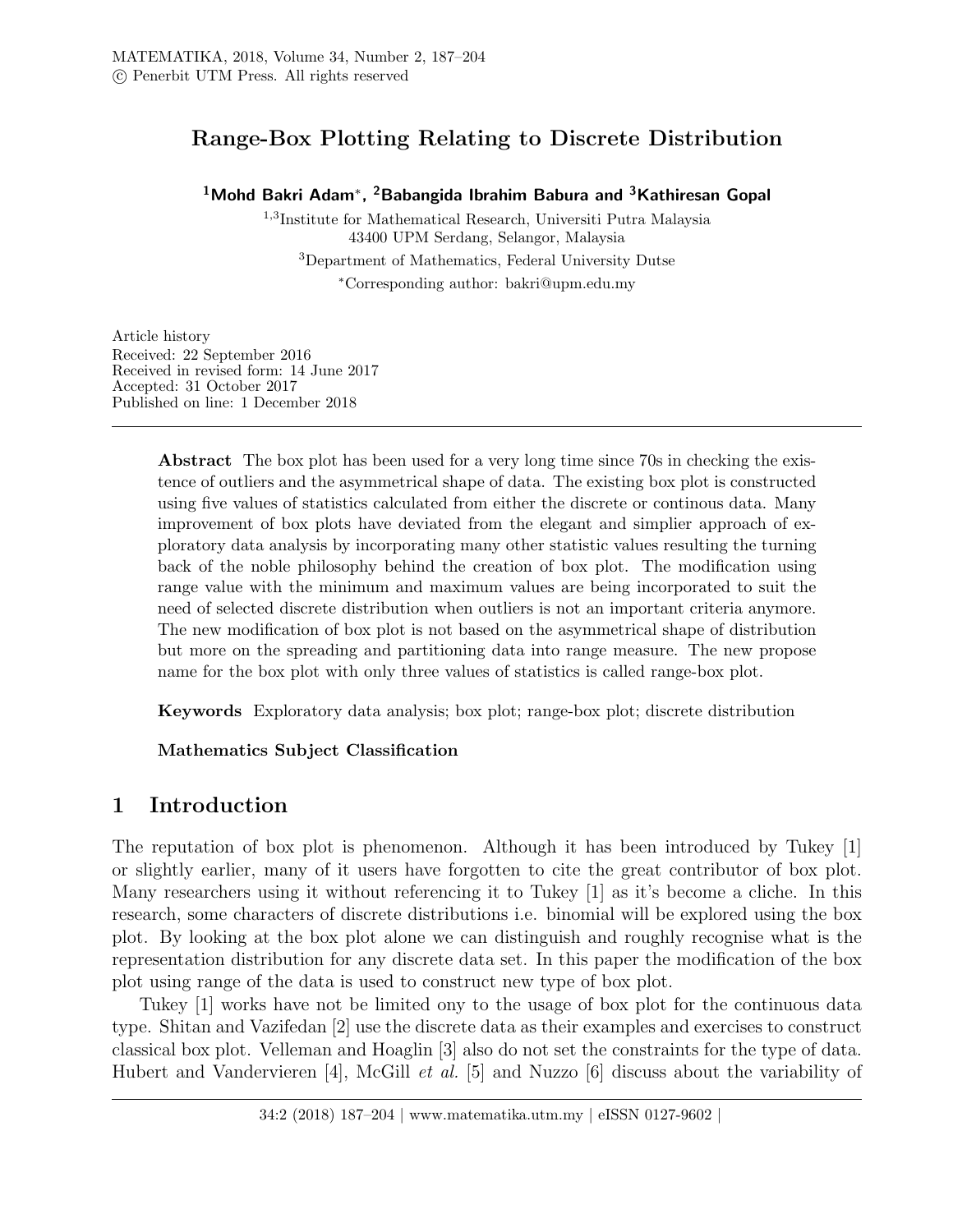the usage and changes for the classical box plots but still stick to the five values of statistic in their new recommendations. McGill et al. [5] and Nuzzo [6] ignore the skewness characteristic of any distribution when constructing any box plot. Hubert and Vandervieren [4] incorporate the skewness aspect but not an impressive move as the approaches is becoming more complexes in contructing the boxplot. Babura *et al.* [7] also do some modification to the construction of box plot but focusing on the extreme data applications. Ferreira et al. [8] use the box plots in their research to present some of the results using existing box plot.

# 2 Development of Box Plot

Since 1977 there are a few developments to improve the construction of the box plot. Previously, Tukey [1] introduces box plot with only five value of statistics and easier to use, that's the forgotten spirit and soul relating closely to the philosophy of exploratory data analysis. Box plot when was introduced by Tukey [1] is a simplier graphical statistical tool with a nonparametric approaches with no intention of usage any inference intention.

Schwertman *et al.* [9] introduce a more simple general box plot method for identifying outliers by estabishing the probabilistics basis for fences but no attempt to draw the box plot graphically but focusing more on identified the outliers and extreme values. Schwertman & de Silva [10] once again further their research by incorporating identification of multiple outliers with simulation comparison of sequential fences to the box plot rule and generalized extreme standardized deviation test but still not shown it graphically in their findings.

Carter *et al.* [11] compare the two methods in indentifying the existence of outliers also without any sketch of the box plots. Although improvement have been done but the structure of the works becoming complicated as many other value of statistics have been used. Still the classical box plot has a great and remarkable contribution to the data analysis works in other to obtain important information. Many users of box plot for many data set, there are possibility of the existance of outliers but that assumption is not really true especially when come to any simulation study or from data which have the characteristics of heavy tail distributions. Outliers serve as the indicator for allocating suitable distributions. Robustness characteristics is not statistically a main issue anymore.

Hubert and Vandervieren [4] introduce an adjusted box plot for skewed distribution by incorporating a robust measure of skewness with the use of medcouple. The adjusted box plot is becoming more complicated when more complex mathematics are sued which is not a favor movement in exploratory data analysis philosophy which is simple and straight forward to construct when the box plot is being introduced earlier by Tukey [1]. Similar complex and difficult approaches have been done by many researches, [9–13] which deviated from the earlier concept of exploratory data analysis.

## 3 Classical Box Plot

Let  $x_1, x_2, \ldots, x_n$  or  $\{x\}$  be observations from any discrete distributed data. The box plot can be constructed from  $x_1, x_2, \ldots, x_n$  using the five statistic values i.e. the median,  $x_m$ , first quartile,  $Q_1$ , third quartile,  $Q_3$ , the minimum value,  $x_{min}$ , and the maximum,  $x_{max}$ , values. Later, other values such as inter-range quartile,  $IQR$ , inner fence,  $f_i$  and outer fence,  $f_o$  can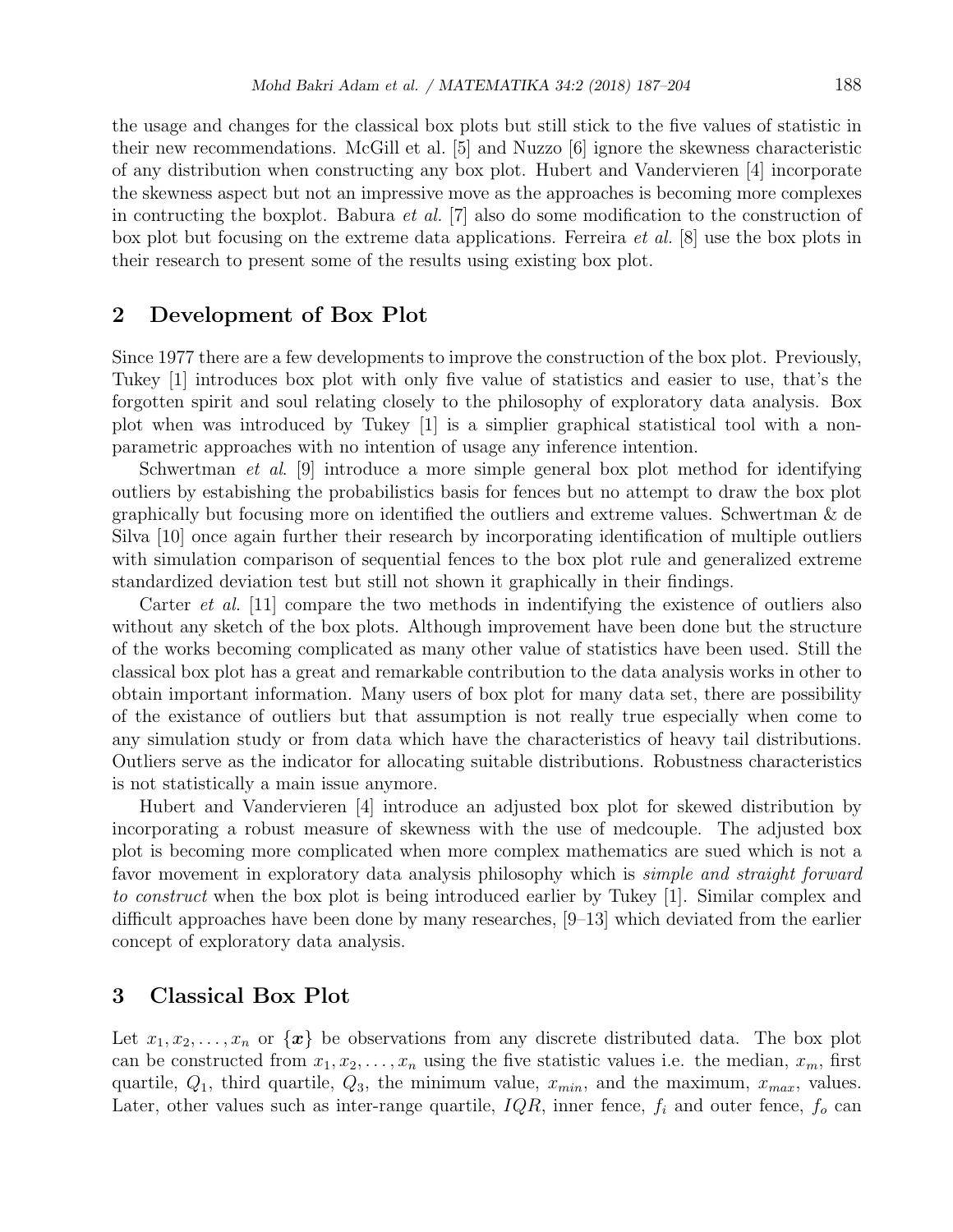be calculated. On the other hand, outliers are the observations which appear to be higher than upper  $f_i$  or lower  $f_i$  i.e. the outliers are to be different from the bulk of the data. A moderate outlier is an observation which lies between  $f_i$  but within  $f_o$ . An extreme outlier is an observation which has bigger value than the upper  $f_0$  or smaller value than lower  $f_0$ . See [2, 7].

In order to get  $x_m$ , we need to sort the observations to be  $x_{(1)}, x_{(2)}, \ldots, x_{(n)}$ , where the  $x_m$ is the value of the middle of the sort data. The value of  $x_m$  is depend on either the number of observations, *n*, is odd,  $x_m = x_{\left(\frac{n+1}{2}\right)}$ , or when *n* is even,  $x_m = \frac{1}{2}$  $\frac{1}{2}\left[x_{(\frac{n}{2})}+x_{(\frac{n}{2}+1)}\right]$ , but when the data becoming larger then percentile approaches is used to get the  $x_m$  value. Later the first quartile  $Q_1$  and the third quartile  $Q_3$  of the data should be obtained. All the materials here only require a basic knowledge of statistics. The inter-quartile range is  $IQR$  where  $IQR = Q_3 - Q_1$ . Then the lower inner fence is defined as,

$$
f_i^L = Q_1 - \mathbf{1.5} \times IQR
$$

while the upper inner fence is given as

$$
f_i^U = Q_1 + \mathbf{1.5} \times IQR.
$$

The lower outer fence is defined as,

$$
f_o^L = Q_1 - \mathbf{3.0} \times IQR
$$

while the upper outer fence is given as

$$
f_o^L = Q_1 + \mathbf{3.0} \times IQR.
$$

Although, Tukey [1] introduce the box plot to the world and the plot is very popular among researcher but the justification of selecting the formula for inner and outer fences are not clearly defined i.e. how the selection of the multiplicative values of 1.5 and 3.0 in the formula are still not clearly being justified.

#### 3.1 Constructing the Box Plot

The box plot consists of a box frame with the edge boundaries are between the  $Q_1$  and  $Q_3$ , and 50 percent of data populated inside this frame. The  $x_m$  is drawn as a line inside the box frame. From the boundaries of the frame box, a whiskers line (if exist) is drawn stretching from either the wall of  $Q_1$  to minimum value of  $x_i$  before or equal to the  $f_i^L$  and the other whisker line is drawn from the wall of  $Q_3$  up to the largest value of  $x_i$  but lower or equal to  $f_i^U$ . Observation(s) outside the  $f_i$  is (are) considered as an outlier(s) or extreme outlier(s). Here the only focus is on the skeletal box plot i.e. the basic structure of box plot. Outliers usually have been marked with a circle or other symbols.

If all the observations i.e. 25% of the lower data is equal to the  $Q_1$  or all the observations i.e. 25% of the upper data is equal to  $Q_3$  then no whiskers line is drawn. If all values in  $Q_1, Q_2, Q_3$ are ties then no box frame is drawn. Carefully use of the box plot should be imposed if the previous scenario happened. Refer to Figure 1.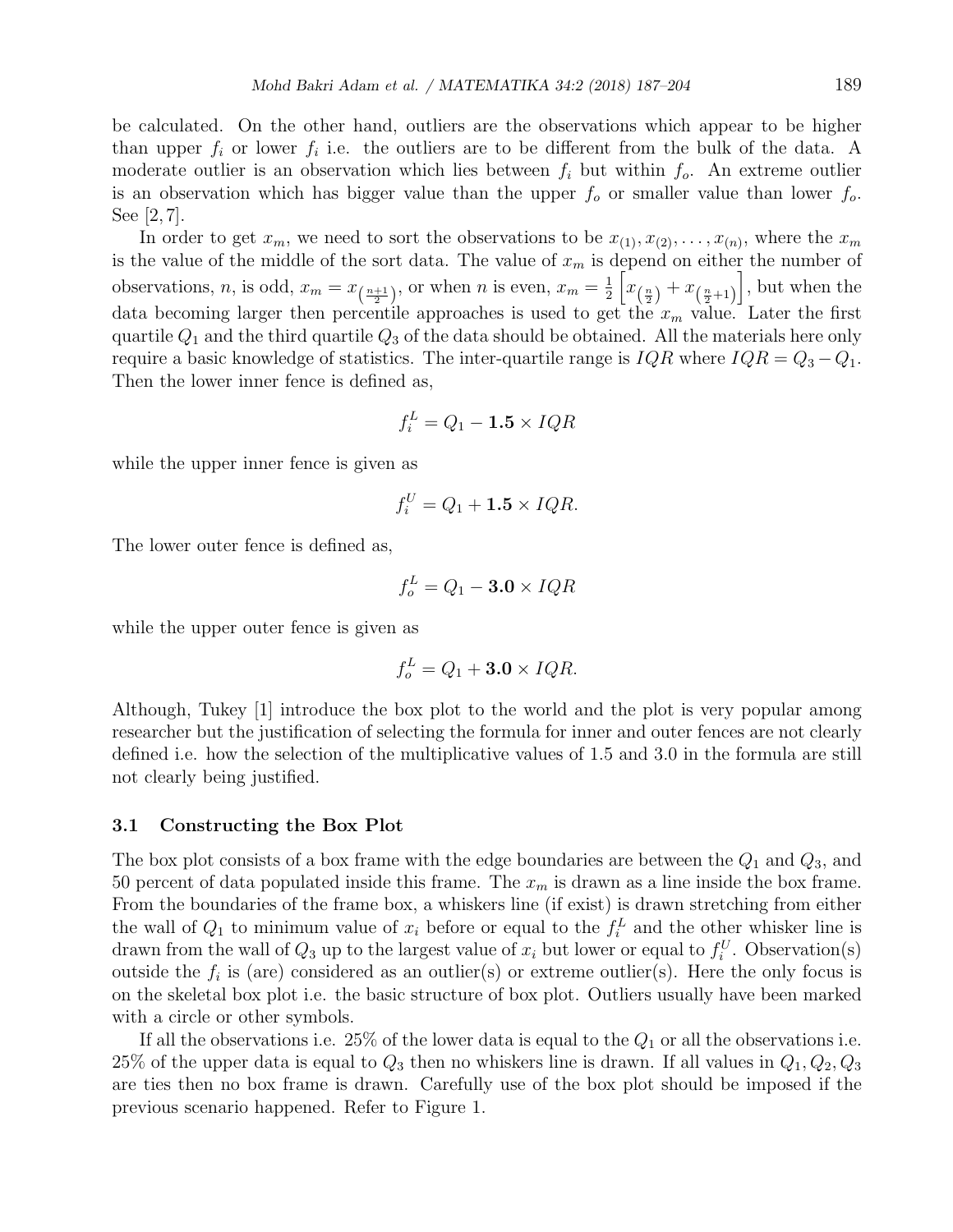

Figure 1: (a). Typical Box Plot for  $\mathbf{B}(n_b = 10, p = 0.1)$ ; (b). Typical Box Plot for  $\mathbf{B}(n_b = 10, p = 0.1)$ 10,  $p = 0.5$ ; (c). Typical Box Plot for  $B(n_b = 10, p = 0.9)$  with Number of Simulation Data is 1000.

### 4 Introducing Range-Box Plot

In constructing range-box plot, the usage of only three value of statistics are range, minimum and maximum values compared to five value of statistics for the classical box plot and this range-box plot can be used when the outliers are not really an important criterium in the analysis. As in many cases, many data set did not come from an ideal normal distribution. By incorporating range, simpler approaches is introduced in constructing the new contruction of an alternative box plot. Range is the difference between the biggest value and the smallest value in the data set. In this paper, we will introduce two type of range-box plots i.e. Range-box plot Type I and Range-box plot Type II.

#### 4.1 Range-Box Plot Type I

Similar notation has been incorporated for median,  $x_m$ . Instead of using the IQR value which is based on the  $Q_1$  and  $Q_3$  values, in this study as the search for outliers is not the main priority, we are using the range value to get the new  $IQR_{range}$  using the following formulation. Our range is defined as  $R = x_{(n)} - x_{(1)}$ . Then we have the first range quartile  $Q_1^{R_1} = x_{min} + 0.25 \times R$ and the third range quartile  $Q_3^{R_1} = x_{max} - 0.25 \times R$  of the data. Next, we can calculate and incorporate the total number of observations fall in each partition. By ignoring the procedure of identifying outliers and extreme values, the step of calculating lower inner fence, upper inner fence, lower outer fence and upper outer fence i.e.  $f_i^L, f_i^U, f_o^L$  and  $f_o^U$  are eliminated. The modification of the boxplot will only ended with the whisker lines for both side of the frame box if available. The frame of box will be drawn where the median,  $x_m$ , is located. The data is partitioned into three parts from  $x_{min}$  to  $Q_1^{R_1}$ ,  $Q_1^{R_1}$  to  $Q_3^{R_1}$  and  $Q_3^{R_1}$  to  $x_{max}$  with some interpretation with care should be imposed when either  $x_{\min} = x_m = Q_1^{R_1}$  or  $x_{\max} = x_m = Q_3^{R_1}$ . We name this new box plot as **range-box plot Type I**. Process of constructing the range-box plot is much simpler and faster compared to the classical box plot. The program in constructing the new range-box plot is written in R programming.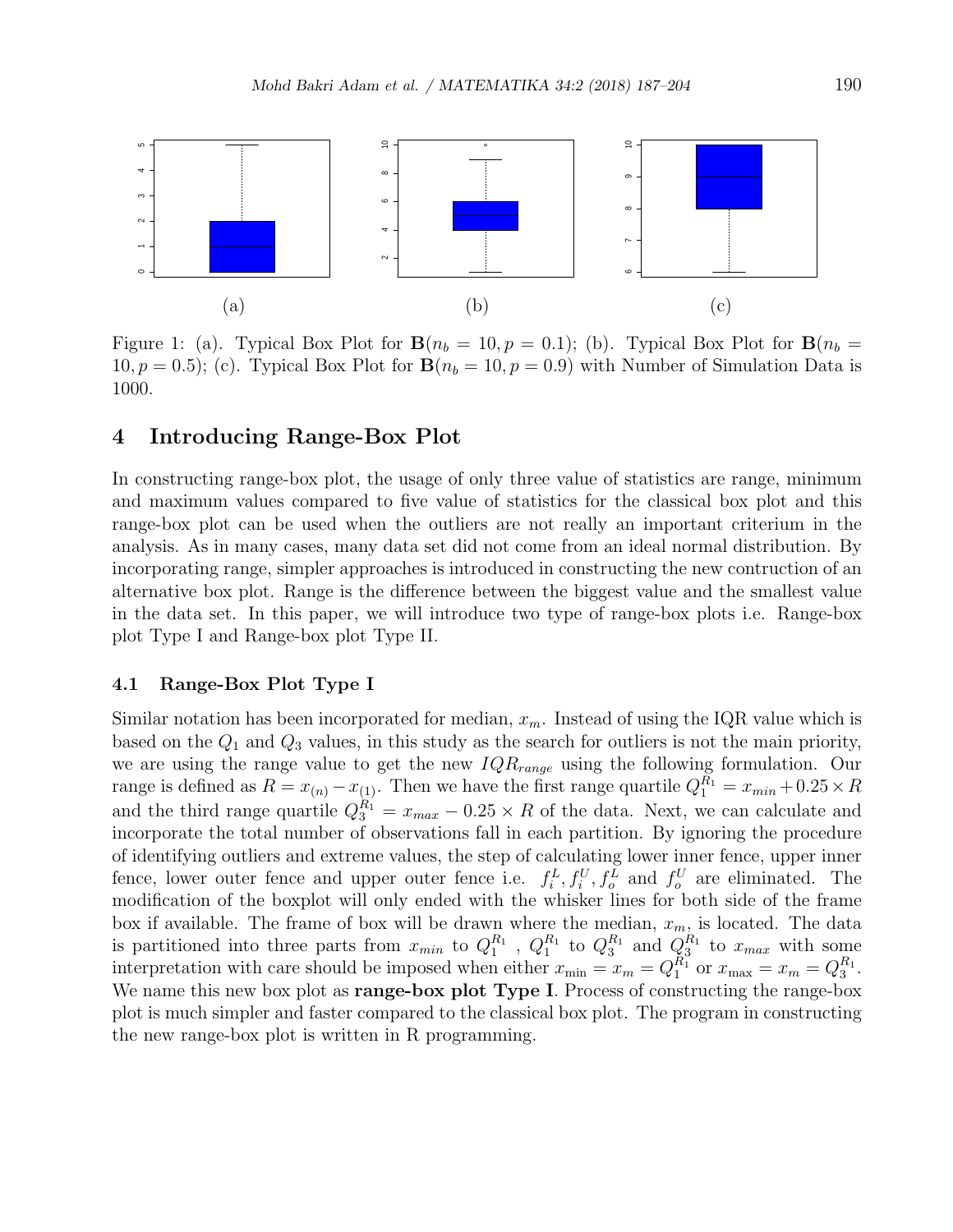#### 4.2 Range-Box Plot Type II

The construction for the box plot Type II, the first range quartile  $Q_1^{R_2} = x_{min} + \frac{1}{3} \times R$  and the third range quartile  $Q_3^{R_2} = x_{max} - \frac{1}{3} \times R$  of the data have been calculated. Similar to the Type I, the frame of box will be drawn where the median,  $x_m$ , is located. The data are partitioned into three parts as in Type I by replacing the  $R_1$  notation with  $R_2$ .

Tukey [1] uses a few examples in introducing classical box plot. Here we will show the limitation of the existing classical box plot. One of the common limitation is that the classical box plot has divided the data set into four portions. The existing classical box plot not suitable for discrete data and also for long tail type of data.

### 5 Discrete Distributions

In this paper we are presenting all the box plots for discrete uniform, bernoulli, poisson, negative binomial, geometric, hyper-geometric, binomial and binomial's approximation i.e. poisson and normal distributions. Later, we are only focusing on Binomial Distribution as it's can be related to the other distributions by changing some character of the parameters, when the sample data are becoming bigger (asymptotic distribution) or from some transformations of data. The relationship between these distributions can be referred in [14] and [15].

| Distribution      | Notation    | Probability Mass<br>Function, pmf                                |                                                            |
|-------------------|-------------|------------------------------------------------------------------|------------------------------------------------------------|
| Uniform           | U(a, b)     | $\overline{n}$ ,                                                 | $x = x_1, x_2, \ldots, x_n$                                |
| Bernoulli         | B(1,p)      | $p^x(1-p)^{1-x},$                                                | $x = 0, 1$                                                 |
| Poisson           | $P(\mu)$    | $\frac{\mu^x \exp(-\mu)}{x!},$                                   | $x = 0, 1, 2, \ldots$                                      |
| Geometric         | G(p)        | $p(1-p)^{x-1},$                                                  | $x = 1, 2, \ldots$                                         |
| Hypergeometric    | HG(n, N, K) | $\frac{C_{x}^{K}C_{n-x}^{N-K}}{C_{x}^{N}},$                      | $x = \max\{n - N + K, 0\},\$<br>$\ldots$ , min $\{K,n\}$ . |
|                   |             |                                                                  |                                                            |
| <b>Binomial</b>   | B(n,p)      | $\binom{n_b}{x} p^x (1-p)^{n_b-x}, \quad x = 1, 2, \ldots, n_b.$ |                                                            |
| Negative Binomial | BN(p)       | $C_{k-1}^{x-1}p^{k}(1-p)^{x-k},$                                 | $x = k, k+1, \ldots$                                       |

Table 1: Selected Discrete Distributions

Notes: The notations used are from the standard way of Wiley series in probability and statistics

The discrete uniform distribution is a distribution that give a finite number of outcomes equally likely to happen. The ties always exist and the outliers are possible to be occured. The famous example for discrete uniform distribution is from throwing a fair die. The probability of a given scores of values 1, 2, 3, 4, 5 and 6 is  $\frac{1}{6}$ . The mean and median are the same with no mode value. The skewnes of the distribution is zero i.e. a symmetric probability distribution.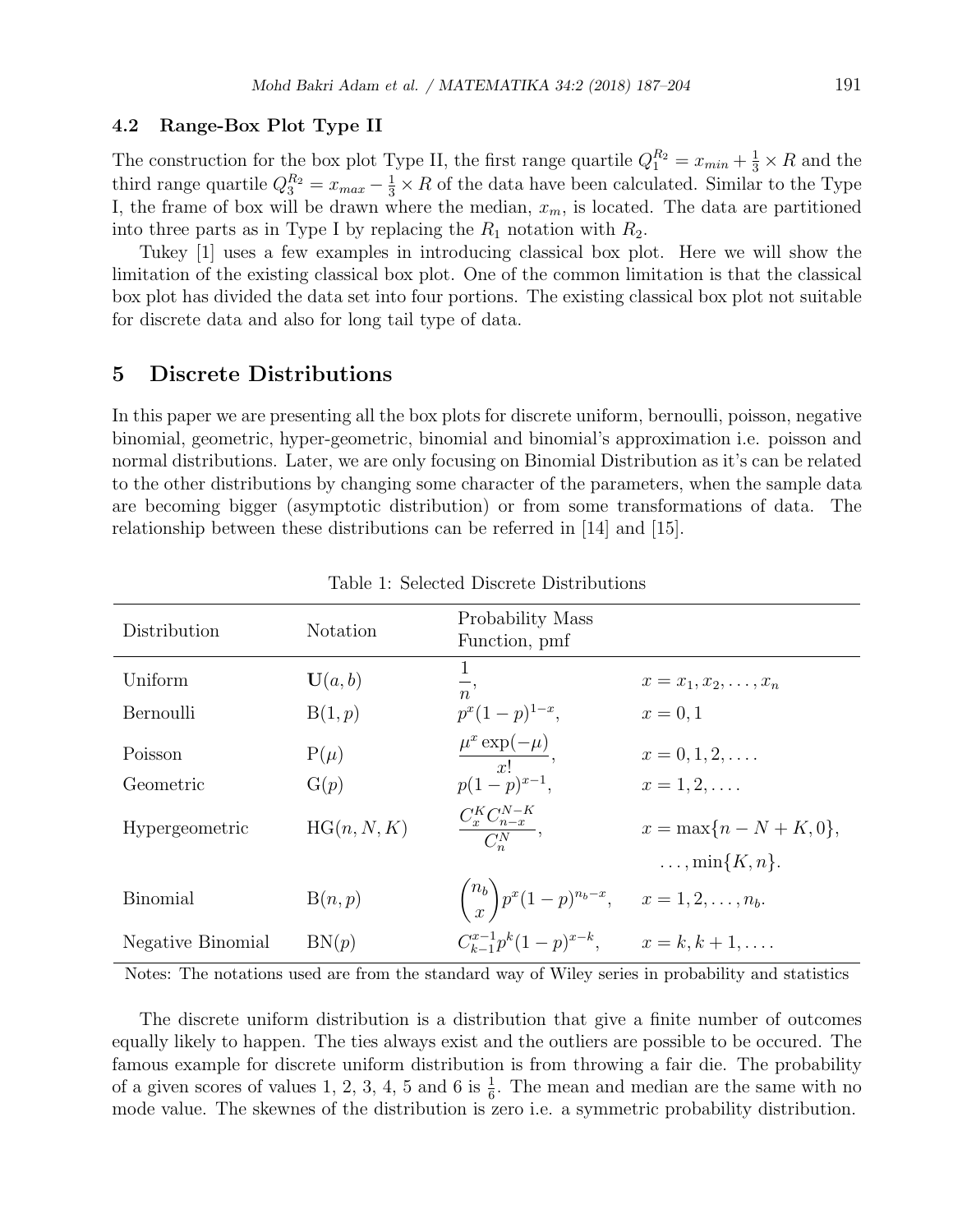

Figure 2: (a). Bar Plot for  $U(a = 1, b = 10)$ ; (b). Box Plot for  $U(a = 1, b = 10)$ ; (c). Range-box Plot Type I for  $U(a = 1, b = 10)$  with Number of Simulation Data is  $n = 1000$ .



Figure 3: (a). Bar Plot for  $P(\mu = 2)$ ; (b). Box Plot for  $P(\mu = 2)$ ; (c). Range-box Plot Type I for  $\text{Poi}(\mu = 2)$  with Number of Simulation Data is  $n = 1000$ .



Figure 4: (a). Bar Plot for  $G(p = 0.9)$ ; (b). Box Plot for  $G(p = 0.9)$ ; (c). Range-box Plot Type I for  $G(p = 0.9)$  with Number of Simulation Data is  $n = 1000$ .

In the later research we will only focusing on binomial and its approximation distributions. The binomial distribution can be linked with other distributions such as Poisson, Bernoulli, Hypergeometric and Normal distributions. The link between the binomial distribution with other distributions is in stages indirect-relationship leading to Discrete Uniform and Geometric distributions. While Geometric and Negative Binomial is interchangable depend on its param-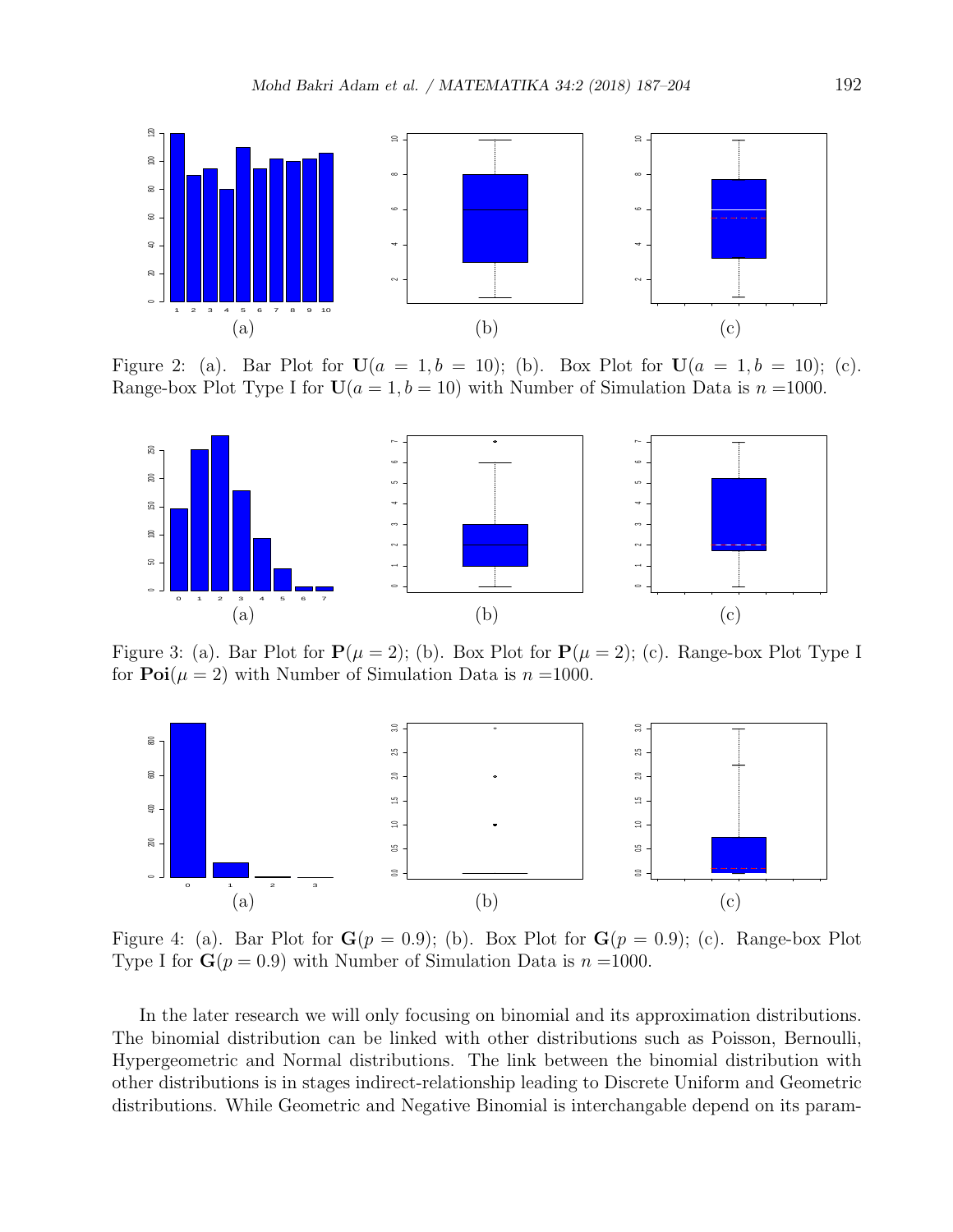

Figure 5: (a). Bar Plot for  $G(p = 0.1)$ ; (b). Box Plot for  $G(p = 0.1)$ ; (c). Range-box Plot Type I for  $\mathbf{G}(p=0.1)$  with Number of Simulation Data is  $n = 1000$ .



Figure 6: (a). Bar Plot for  $HG(50, 50, 20)$ ; (b). Box Plot for  $HG(50, 50, 20)$ ; (c). Range-box Plot Type I for  $HG(50, 50, 20)$  with Number of Simulation Data is  $n = 1000$ .



Figure 7: (a). Bar Plot for  $NB(n_{nb} = 100, p = 0.7)$ ; (b). Box Plot for  $NB(n_{nb} = 100, p = 0.7)$ ; (c). Range-box Type I Plot for  $NB(n_{nb} = 100, p = 0.9)$  with Number of Simulation Data is  $n = 1000$ .

eter values. The box plots and range-box plots for all these discrete distributions are shown in Figures 2-8. For uniform distribution, both plots in Figure 2 are confusing and give wrong interpretation. Figure 3 shows the existing of a point of outliers which misleading as this is a simulated data from Poisson distribution. The existing box plot cannot give any information for Geometry distribution compared to range-box plot, see Figure 4. While in Figure 5 the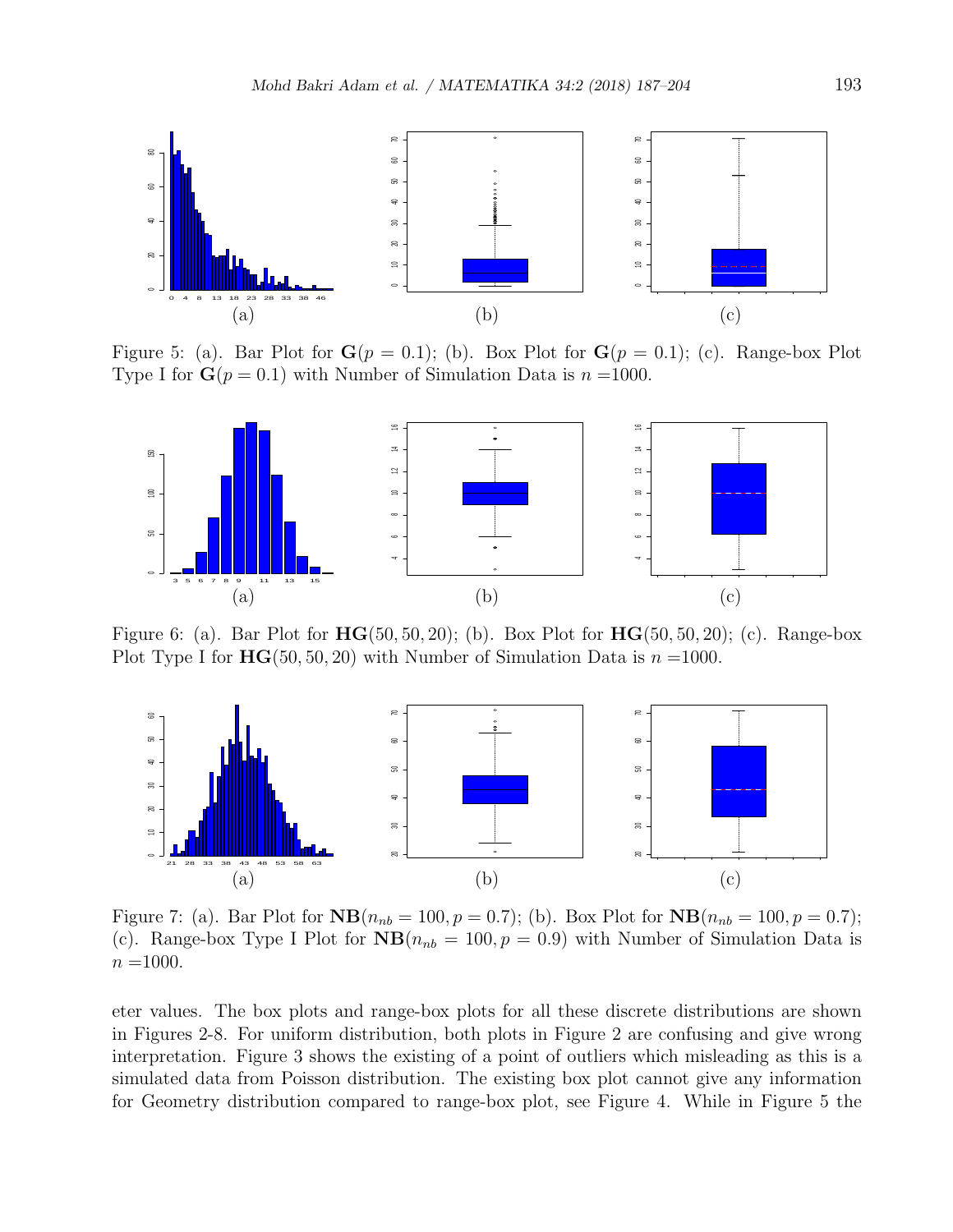

Figure 8: (a). Bar Plot for  $B(n = 1, p = 0.4)$ ; (b). Box Plot for  $B(n = 1, p = 0.4)$ ; (c). Range-box Plot Type I for  $B(n = 1, p = 0.4)$  with Number of Simulation Data is  $n = 1000$ .

box plot gives more outliers which is important to characterize the geometry distribution with small  $p$  value. Similar discussion for Figures 6, 7 and 8.

The binomial distribution also can be related to approximation distribution either discrete or continuous distribution i.e. the approximation binomial to either poisson or normal distribution depending on the value of  $p$ . The characteristic of binomial distribution is as follows:

- (i) Two possible outcomes with constant probability of success,  $0 < p < 1$ , for each trial.
- (ii) Each trial is independent.
- (iii) It's happen in  $n_b$  times. The  $n_b$  is used here to differentiate with the size of sample n.

As we appointed out that for the binomial distribution condition, the point of outlier is not really critical and important in profiling the shape of the distribution, as the profile of the distribution solely depend on the value of  $p$  parameter. The tail of the distribution is not one of the important criteria or issue for binomial distribution. The usage of box plot now is not to reveal the robustness characteristics but more into given extra information about the data. From Equation (1) we clearly can check that the  $p^x$  and  $(1-p)^{n_b-x}$  are going to be zero very fast as  $n_b \to \infty$  at the same time  $\binom{n_b}{x}$  $\binom{n_b}{x}$  is becoming very large. When  $n_b \to \infty$ , the approximation distributions are recommended.

Figure 1 shows three simulation of binomial data from three different  $p$  values. We observe that the p values give three slightly different box plots. If  $0 \leftarrow p$  then the posible outliers will be on the right, where  $p \to 1$  then the possible outliers will be on the left, while the p value around 0.5 will give less outliers with symmetrical shape of the box plot, but the outliers in the discrete binomial distribution not give any important character to this distribution as binomial distribution is not a heavy tail distribution type.

Table 2 shows the allocation of data when we increase the p value from 0.1 to 0.9, the character of skewness change i.e. skew to right to skew to the left. We also can find similar result if we increase the  $n_b$  from 10 to 100 or  $\infty$ .

In theoretical statistics usually when either  $0 \leftarrow p$  or  $p \rightarrow 1$  and  $n_b \rightarrow \infty$ , the discrete binomial distribution will be approximated using poisson distribution  $P(\mu = n_b \times p)$  where  $\mu = \sigma^2$ . Wherelse if  $p \approx 0.5$  the usual practice is to approximate the binomial with Normal distribution where  $\mu = n_b p$  and  $\sigma^2 = n_b p(1-p)$ .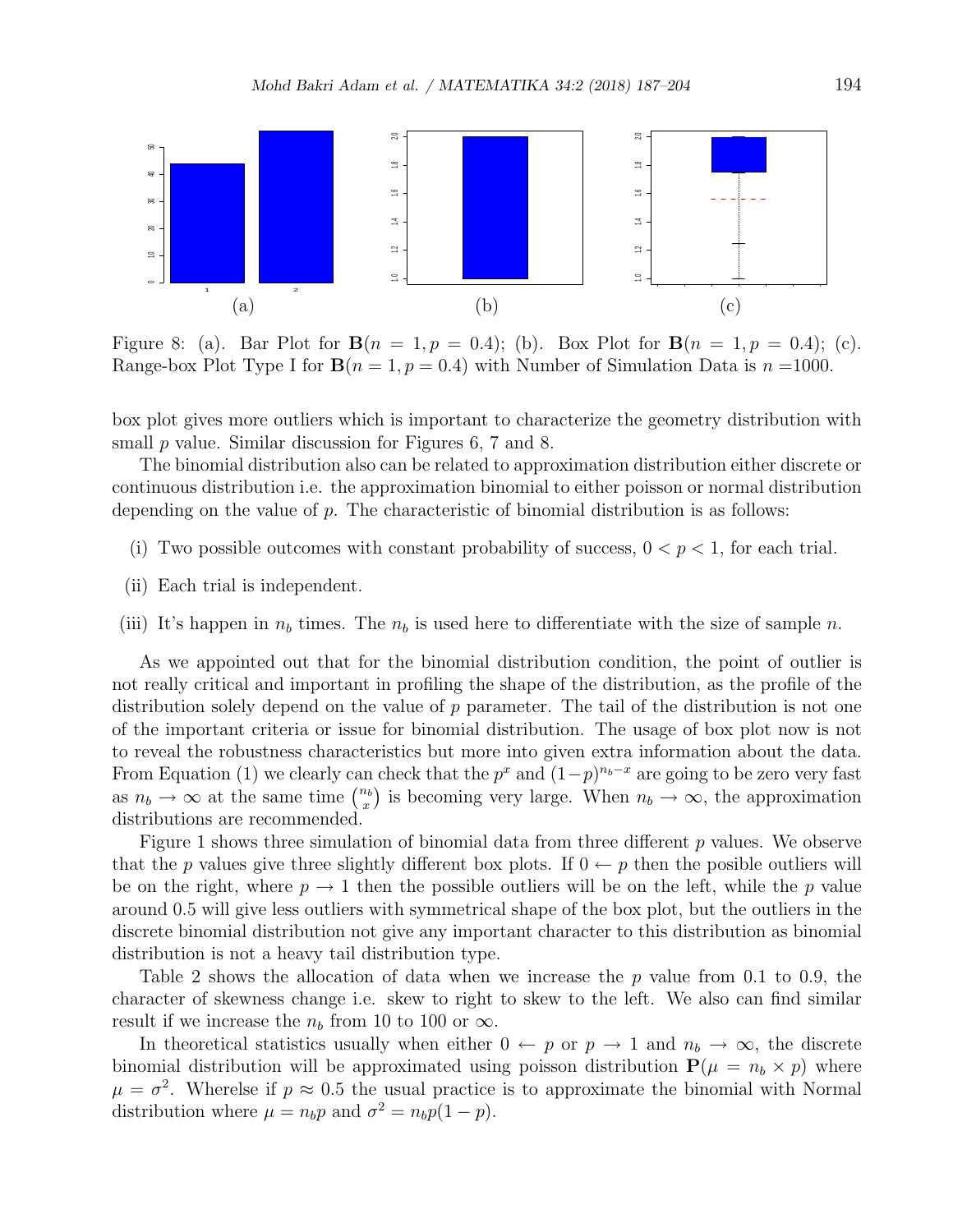| $p \backslash n_b$ | $\overline{0}$ | 1         | $\overline{2}$ | 3        | 4        | 5        |
|--------------------|----------------|-----------|----------------|----------|----------|----------|
| 0.1                | $25 - 45$      | $26 - 51$ | 13-30          | $1 - 12$ | $0 - 4$  | $0 - 2$  |
| 0.3                | $0-9$          | $6 - 19$  | 13-40          | 14-38    | 11-33    | $3-19$   |
| 0.5                | $0 - 2$        | $0 - 8$   | $1 - 15$       | $4 - 25$ | 12-28    | 11-34    |
| 0.7                |                |           | $0 - 1$        | $0-3$    | $0 - 12$ | $2 - 28$ |
| 0.9                |                |           |                |          |          | $0 - 1$  |
| $p \backslash n_b$ | 6              | 7         | 8              | 9        | 10       |          |
| 0.1                | $0 - 1$        |           |                |          |          |          |
| 0.3                | $0 - 9$        | $0-3$     | $0 - 1$        | $0 - 1$  |          |          |
| 0.5                | $9 - 29$       | $2 - 20$  | $0 - 12$       | $0-5$    | $0 - 4$  |          |
| 0.7                | $9 - 30$       | 16-38     | $9 - 34$       | $1 - 21$ | $0 - 9$  |          |
| 0.9                | $0-5$          | $2 - 12$  | 10-29          | 26-51    | 23-49    |          |

Table 2: The Range of Percentage Allocation of Discrete Values (0, 1, 2, 3, 4, 5, 6, 7, 8, 9, 10) Simulate from the Binomial Distribution  $X \sim \mathbf{B}(n_b = 10, p)$  for  $n =1000$  (sample size).

#### 5.1 Ties Phenomena

Another challenge in box plotting for the binomial discrete is the occurance of repeated integer values generated especially when  $p \to 1$  or  $0 \leftarrow p$ . For example if we simulate the data from  $B(n_b = 10, p)$  with  $n =1000$  observations, what we get is in Table 2, many occurance of ties. These repeated values creating the existance of too many ties. As in Table 2, the ties occur significantly around the median (mode and mean) value. We can see that, when we simulate 1000 data from  $X \sim \mathbf{B}(n_b = 10, p = 0.1)$  approximately 26 to 51% the values are 1, the value of 0 will be range from 25-45% from the total number of observations. This is an obvious characters of binomial discrete data. The tie values will follow the selection of the p value. We can see clearly that for  $X_p \sim \mathbf{B}(n_b = 10, p)$  the  $X_p \in \{0, 1, 2, 3, 4, 5, 6, 7, 8, 9, 10\}$ , but when  $p = 0.1$  then  $X_{0,1} \in \{0, 1, 2, 3, 4, 5, 6\}$  while when  $p = 0.9$  then  $X_{0,9} \in \{5, 6, 7, 8, 9, 10\}$ . The  $X_{0,1}$  and  $X_{0,9}$  are subsets to  $X_p$  i.e.  $X_{0,1} \subset X_p$  and  $X_{0,9} \subset X_p$ . It is why the ties phenomena appeared in the discrete binomial data need to be address when constructing the box plot. Saying there is an outliers in the discrete binomial data is really an awkward thing to do.

The existance of ties, will resultant to the disappearance of the whisker line for both side when either  $0 \leftarrow p$  or  $p \rightarrow 1$ . See Figures 1 (a) and 1(c). The existing of outliers in Figure 1 (b) also misleading. Another observation is 75% of data fall inside the frame box as in Figures 1 (a) and 1(c) but it is not clearly shown as the ties happen on  $x_{(1)}$ ,  $x_{(2)}$  and  $x_{(3)}$  for  $0 \leftarrow p$  and  $x_{(n-2)}, x_{(n-1)}$  and  $x_{(n)}$  for  $p \to 1$ .

#### 5.2 Skewness of Data

The skewness of the binomial distribution is depend on the value of p and the existance of outliers depend on the value of  $p$ . Figure 9 shows that from classical box plot, for both cases  $p = 0.1$  and  $p = 0.9$ , its tend to give the indicator of the existence of outliers, but for the binomial discrete distribution, the outliers are not really an important character. It will lead to the misconception about the role of box plot. In Figure 9, we simulate three set of data from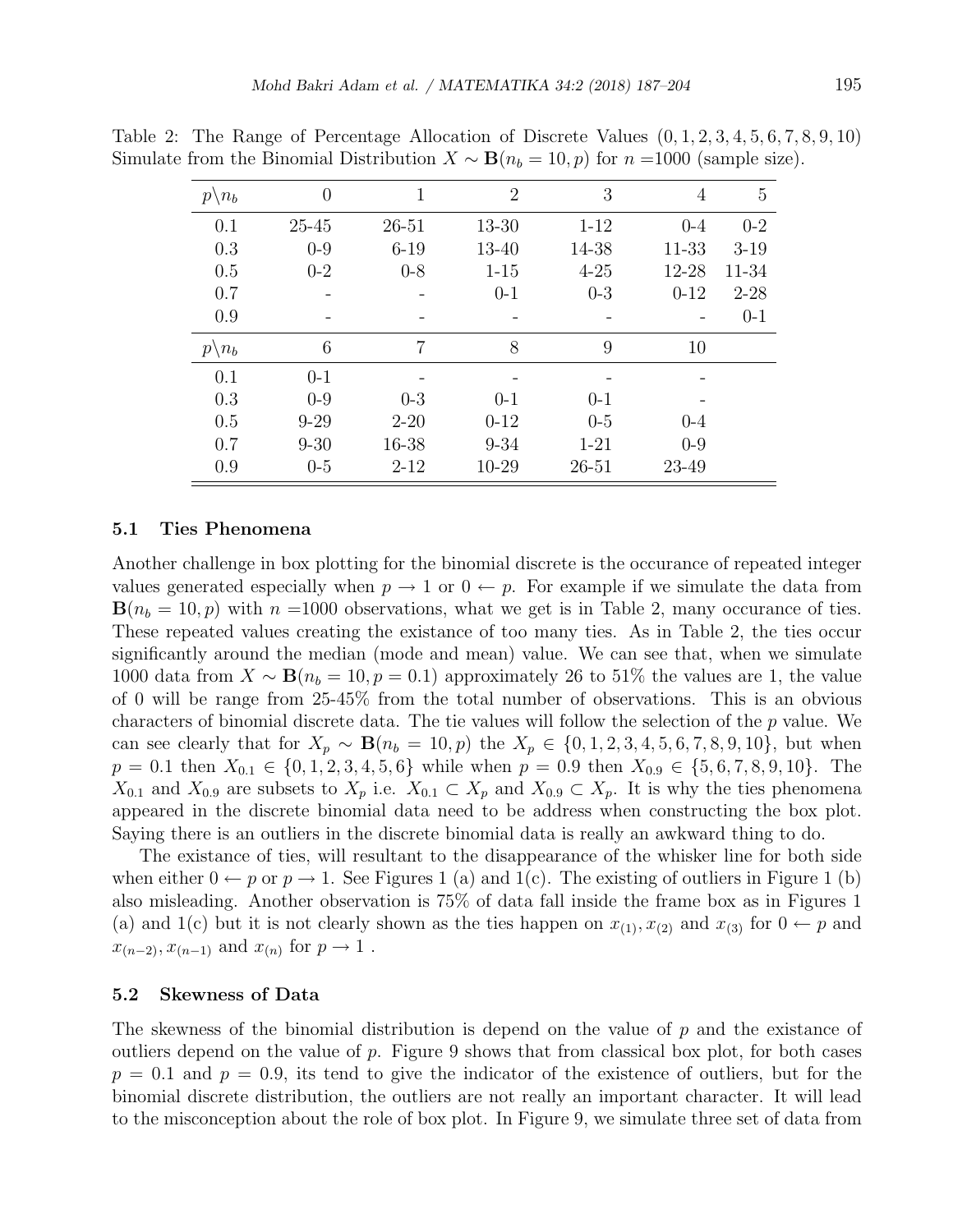

Figure 9: (a). Scatter Plot for Simulation of  $n =1000$  Data from  $X \sim \mathbf{B}(n_b = 10, p = 0.1)$  (b). Scatter Plot for Simulation of  $n =1000$  Data From  $X \sim \mathbf{B}(n_b = 10, p = 0.5)$  (c). Scatter Plot for Simulation of  $n =1000$  Data from  $X \sim \mathbf{B}(n_b = 10, p = 0.9)$ 

 $\mathbf{B}(n_b = 10, p)$  with 1000 observations. It is very obvious that we can see the pattern of skewness. For the case of  $B(n_b = 10, p)$ , we observe that  $Q_1 = x_{(1)} = x_{\min} = 0$ ,  $Q_2 = x_{(2)} = 1$  and  $Q_3 = x_{(3)} = 2$  for  $0 \leftarrow p$  where else  $Q_1 = x_{(9)} = 8$ ,  $Q_2 = x_{(10)} = 9$  and  $Q_3 = x_{(11)} = x_{\text{max}} = 10$ for  $p \rightarrow = 1$ .

Figure 10 shows that the highest peak or mode for the distribution will be less than 50%. Table 2 also shows that for  $p = 0.1$  the mode is 1,  $p = 0.3$  the mode is 3,  $p = 0.7$  the mode is 7 and for  $p = 0.9$  the mode is 9. The theoretical mode for binomial  $\mathbf{B}(n_b, p)$  distribution is as follows

mode = 
$$
\begin{cases} \lfloor (n_b + 1)p \rfloor & \text{if } (n_b + 1)p \text{ is 0 or noninteger,} \\ (n_b + 1)p \text{ and } (n_b + 1)p - 1 & \text{if } (n_b + 1)p \in \{1, ..., n_b\}, \\ n_b & \text{if } (n_b + 1)p = n_b + 1. \end{cases}
$$

where |. is the floor function. For  $\mathbf{B}(n_b = 10, p)$ , the mode and median for the simulated data give the same value with slightly different value of mean. When  $n_b \to \infty$ , some adjustment need to be carried out, but the mode become clearer if  $n \to \infty$ .

#### 5.3 Properties of Range-Box Plot for Discrete Binomial Data

The properties of range-box plot are mostly equivalent in purpose with the features of classical box plot i.e. which contained the box and the whisker lines except for detecting the outliers. The only main different is the range-box plot will ignore the existance of outliers as the outlier is not important to characterise, the binomial distribution. Classical box plot actually divided the data into four partition, from  $x_{min}$  to  $Q_1$ ,  $Q_1$  to  $Q_2$ ,  $Q_2$  to  $Q_3$  and  $Q_3$  to  $x_{max}$ . The whisker exist in either first partition or the last partition but ended only to the lowest( highest) in the inner fence. Later the span of  $Q_1$  up  $Q_3$  is joined together to have the  $IQR$  span. Outliers should be in either the first partition or last partition if the value is lower than lower inner fence or outer than outer inner fence.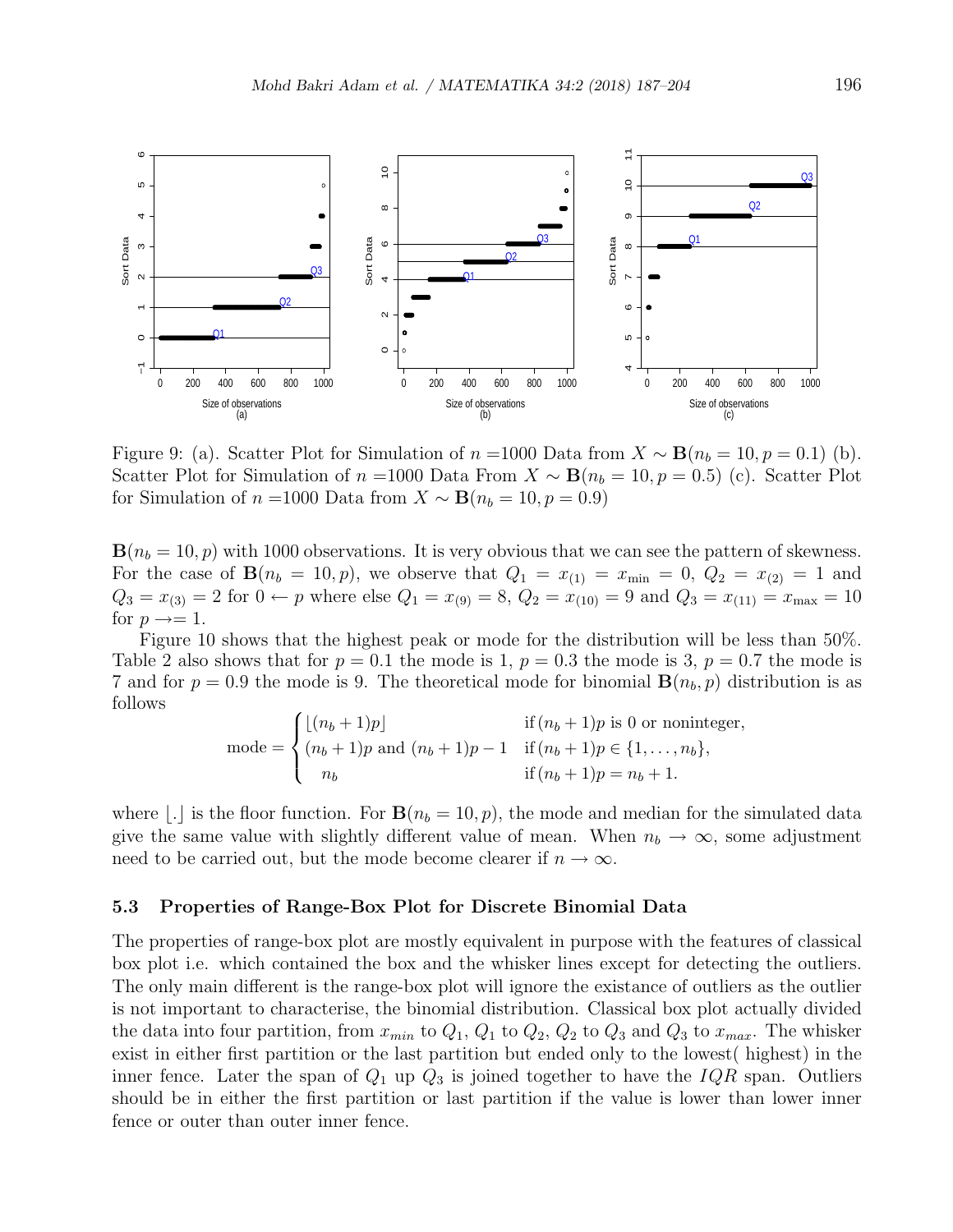Meanwhile for the range-box plot, we considered using the range which also been partitioned by four but later the second and third partition are joint together to analog with the classical box plot to represent the inter-range quartile, between  $Q_1$  and  $Q_3$ . The box is draw around the median value. The classical box plot divide the data into  $n_1$ ,  $n_2 + n_3$  and  $n_4$  number of observations, where the total number of sample is  $n = n_1+n_2+n_3+n_4$  where  $n_1 = n_2 = n_3 = n_4$ . For the range-box plot the numbers of observation is depend on where the data fall. The rangebox plot can show clearly the skewness of the data compared to the classical data. In Figure 11 for the range-box plot, the box will be draw around the location of the median, later we also find graphically that the mean and mode values also fall in the drawn box. No identification of outliers is carried out as it is not an important criterium to be looked upon. The inter-range quartile is half range distance centred at the sample median and form the entire height of the box in the range-box plot. This is a replacement of quartile box in the standard classical box plot.

Let  $X \sim \mathbf{B}(n_b, p)$ . As  $n \to \infty$  the asymptotic distribution of X will be partitioned into three distinct portions by the display of the range-box plot. This partition will vary in-terms of the density of sub-population when p takes values from 0 to 0.5 or from 0.5 to 1. To investigate the sub population density in each partition by the range-box plot we vary the binomial parameter



Figure 10: (a). Typical Bar Plot for  $\mathbf{B}(n_b = 10, p = 0.1)$ ; (b). Typical Bar Plot for  $\mathbf{B}(n_b = 10, p = 0.1)$ 10,  $p = 0.3$ ); (c). Typical Bar Plot for  $\mathbf{B}(n_b = 10, p = 0.7)$ ; (d) Typical Bar Plot for  $\mathbf{B}(n_b = 10, p = 0.7)$  $10, p = 0.9$ ) with Number of Simulation Data is 1000.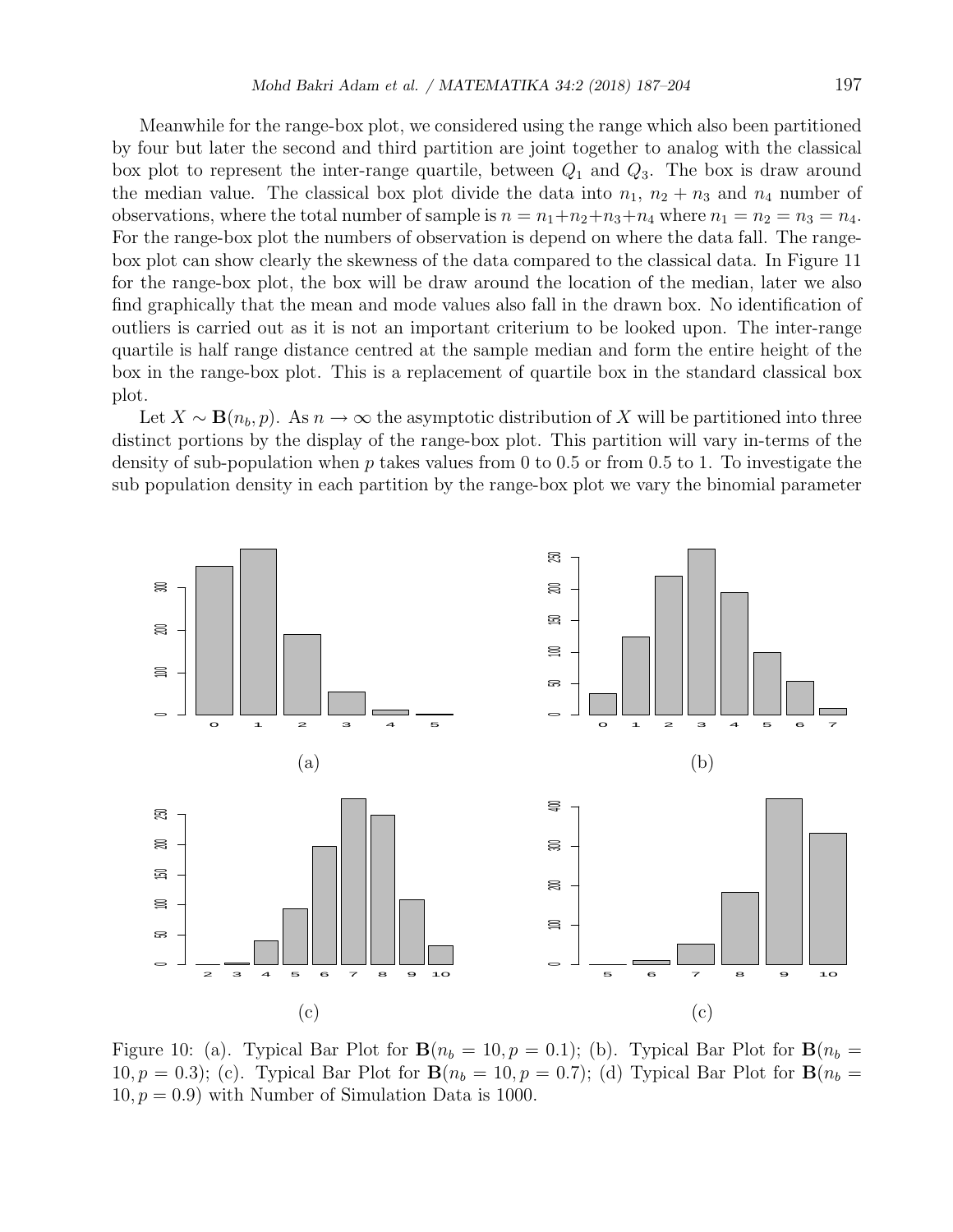

Figure 11: (a). Range-box Plot for  $B(n_b = 10, p = 0.1)$ ; (b). Range-box Plot for  $B(n_b = 10, p = 0.1)$ 10,  $p = 0.5$ ); (c). Range-box Plot for  $B(n_b = 10, p = 0.9)$  with Number of Simulation Data is  $n =1000$ .

 $p$  from 0 to 0.5 and record the average density in each partition for a 1000 replicated samples for each fixed  $n_b$  and p values.

Table 3 shows that the standard classical box plot will not look at the partitional of data, but really on the existance of outliers. The number of observation are divided into three groups with the ratio of 25:50:25. In the range-box plot, we can observe than the partition of data is more sensitive to the value of p. When  $0.1^+ \leftarrow p$  about 70-75% of the data will be in the first partition, about 24-28% will be in the middle partition i.e.  $p \to 0.5^-$  or  $0.5^+ \leftarrow p$ , and 1-2% of data will be at the third partition when  $p \to 0.9^-$ . This trend changes when  $p \to 0.1$  and  $p \rightarrow 0.9$ . The character of skewness can be observed clearly in the range-box plot compared to the classical box plot.

Another advantages of range-box plot is that all possible mode, mean and median of binomial discrete distribution can be captured inside the rectangular box. Figure 11 shows very clearly that the mean, mode and median values are located in each box frame for all  $p$  values.

### 5.4 Effect of Box Plot's Modification to Normal Approximation and Poisson Approximation for Binomial Distribution

It is more convenient for binomial distribution  $B(n_b, p)$  to be approximated with Normal distribution when  $n_b \to \infty$  and p is approaching the value of 0.5. Additional requirements are  $n_b p > 5$  and  $n_b(1-p) > 5$  where  $\frac{5}{n_b} < p < 1-\frac{5}{n_b}$  $\frac{5}{n_b}$  [16]. Although some continuous correction to be imposed when changing the structure form of the data from discrete to continuous, the ap-

Table 3: The Portion of Observations Allocation on Each Quartile ( $IQR$  or  $IQR_{range}$ ) for  $n_b = 10$ 

|                            | $n_{1}$    | $n_2 + n_3$ | $n_4$      |
|----------------------------|------------|-------------|------------|
| Classical box plot         | 25%        | 50%         | 25\%       |
| Range-box plot $[p = 0.1]$ | 70-75%     | 24-28\%     | $1 - 2\%$  |
| Range-box plot $[p = 0.5]$ | $5 - 10\%$ | 77-88%      | $5 - 10\%$ |
| Range-box plot $[p = 0.9]$ | $1 - 2\%$  | 24-28\%     | 70-75%     |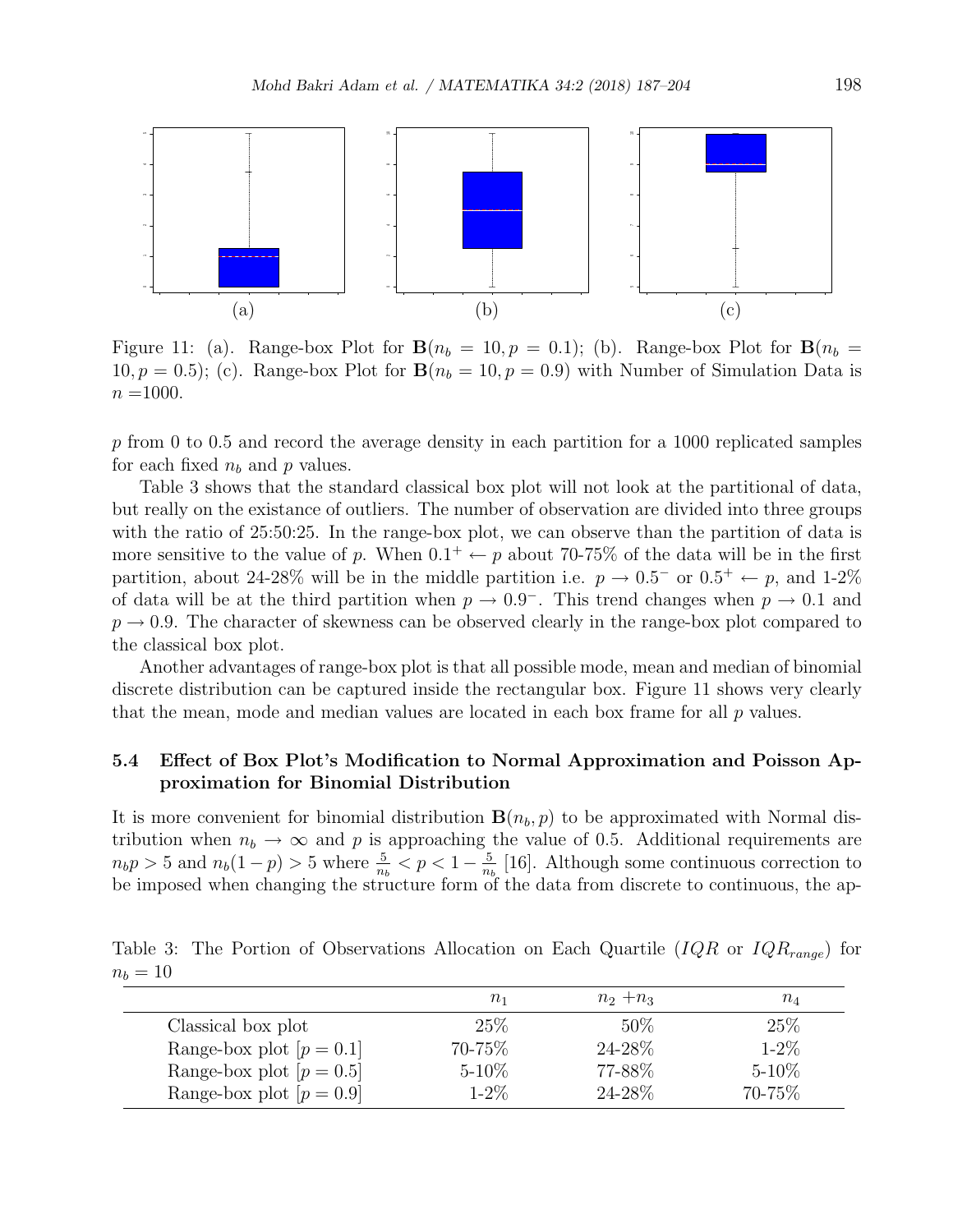

Figure 12: (a). Bar Plot Plot for  ${\bf B}(n_b = 100, p = 0.5)$ ; (b). Histogram for  ${\bf B}(n_b = 10, p = 0.5)$ ; (c). Histogram for  $\mathbf{N}(\mu = 50, \sigma^2 = 25)$  with Number of Simulation Data is 1000.

proximation seem to be working very well when the size of observations is increasing. Figure 12 shows the simulation data from the binomial and approximate normal using 1000 observations. Hypothesis testing for

$$
H_0: \mu_{\mathbf{B}(n_b, p)} = \mu_{\mathbf{N}(n_b p, n_b p q)}
$$

versus

$$
H_1: \mu_{\mathbf{B}(n_b, p} \neq \mu_{\mathbf{N}(n_b p, n_b p q)}
$$

give a decision that cannot reject the  $H_0$ . These two distributions are the same.



Figure 13: (a). Box Plot for  $B(n_b = 100, p = 0.5)$ ; (b). Box Plot for  $N(\mu = 50, \sigma^2 = 25)$ ; (c) Range-box Plot for  $\mathbf{B}(n_b = 100, p = 0.5)$ ; (d). Range-box Plot for  $\mathbf{N}(\mu = 50, \sigma^2 = 25)$  with Number of Simulation Data is 1000.

We also presenting the data in Figure 12 using classical box plot and range-box plot as in Figure 13. The classical box plot for the simulation data from normal distribution tend to give some outliers which is not the case for range-box plot. The variability for both either binomial and Normal approximation also quiet similar.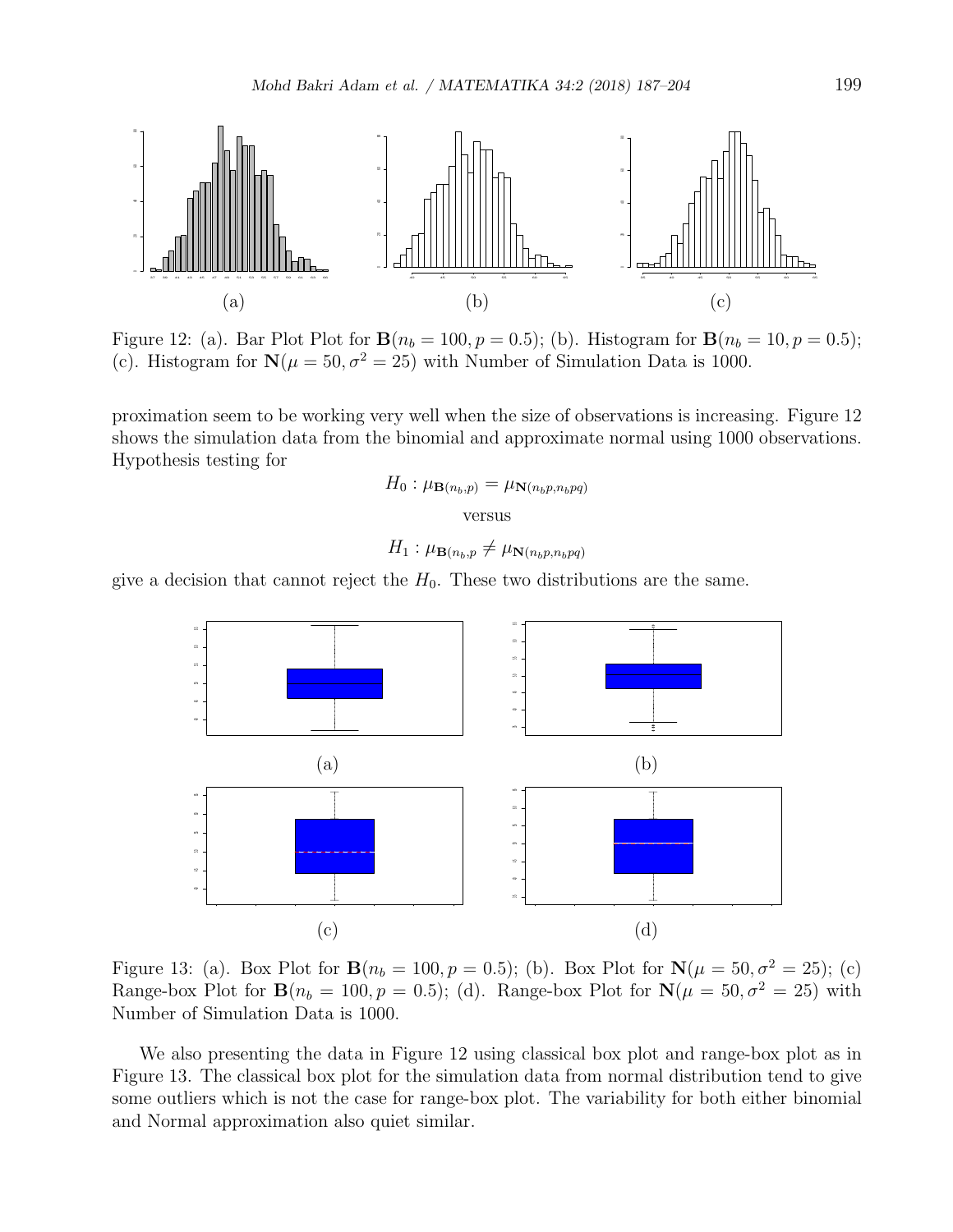

Figure 14: (a). Box Plot for  $\mathbf{B}(n_b = 100, p = 0.1)$ ; (b). Box Plot for  $\mathbf{P}(\lambda = 10)$ ; (c). Range-box Plot for  $\mathbf{B}(n_b = 100, p = 0.1)$ ; (d). Range-box Plot for  $\mathbf{P}(\lambda = 10)$  with Number of Simulation Data is 1000.



Figure 15: (a). Box Plot for  $\mathbf{B}(n_b = 100, p = 0.9)$ ; (b). Box Plot for  $\mathbf{P}(\lambda = 90)$ ; (c) Range-box Plot for  $\mathbf{B}(n_b = 100, p = 0.9)$ ; (d). Range-box Plot for  $\mathbf{P}(\lambda = 90)$  with Number of Simulation Data is 1000.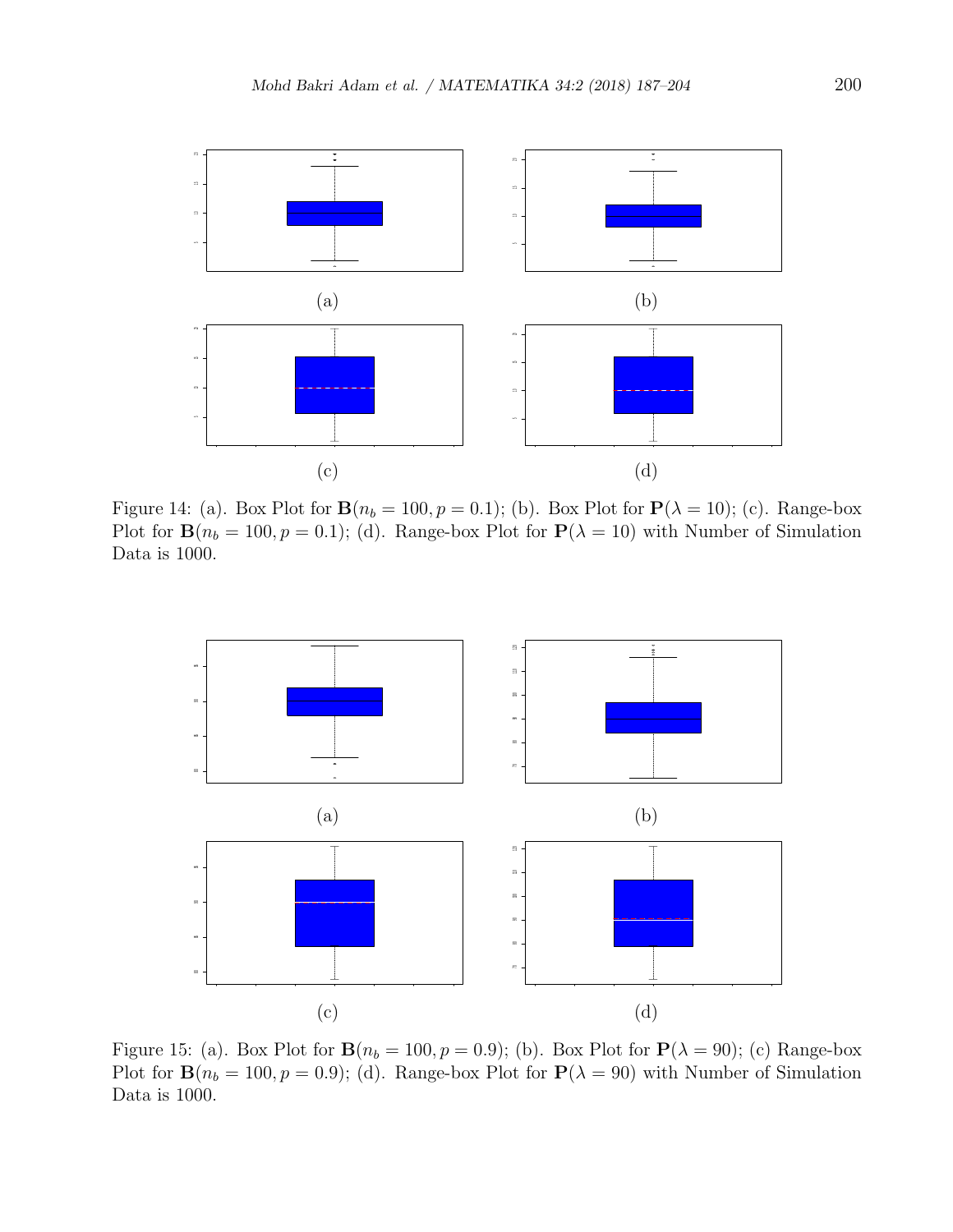

Figure 16: The Simulated Data from  $\mathbf{B}(n_b = 100, p = 0.9)$  Versus Simulated Data from  $\mathbf{P}(\lambda =$ 90)



Figure 17: (a). Classical Plot for  $B(n_b = 10, p = 0.1)$ ; (b). Range-Box Plot Type I for  $\mathbf{B}(n_b = 10, p = 0.1);$  (c). Range-box Plot Type II for  $\mathbf{B}(n_b = 10, p = 0.1)$  with Number of Simulation Data is 1000.



Figure 18: (a). Classical Plot for  $B(n_b = 10, p = 0.5)$ ; (b). Range-Box Plot Type I for  $\mathbf{B}(n_b = 10, p = 0.5)$ ; (c). Range-box Plot Type II for  $\mathbf{B}(n_b = 10, p = 0.5)$  with Number of Simulation Data is 1000.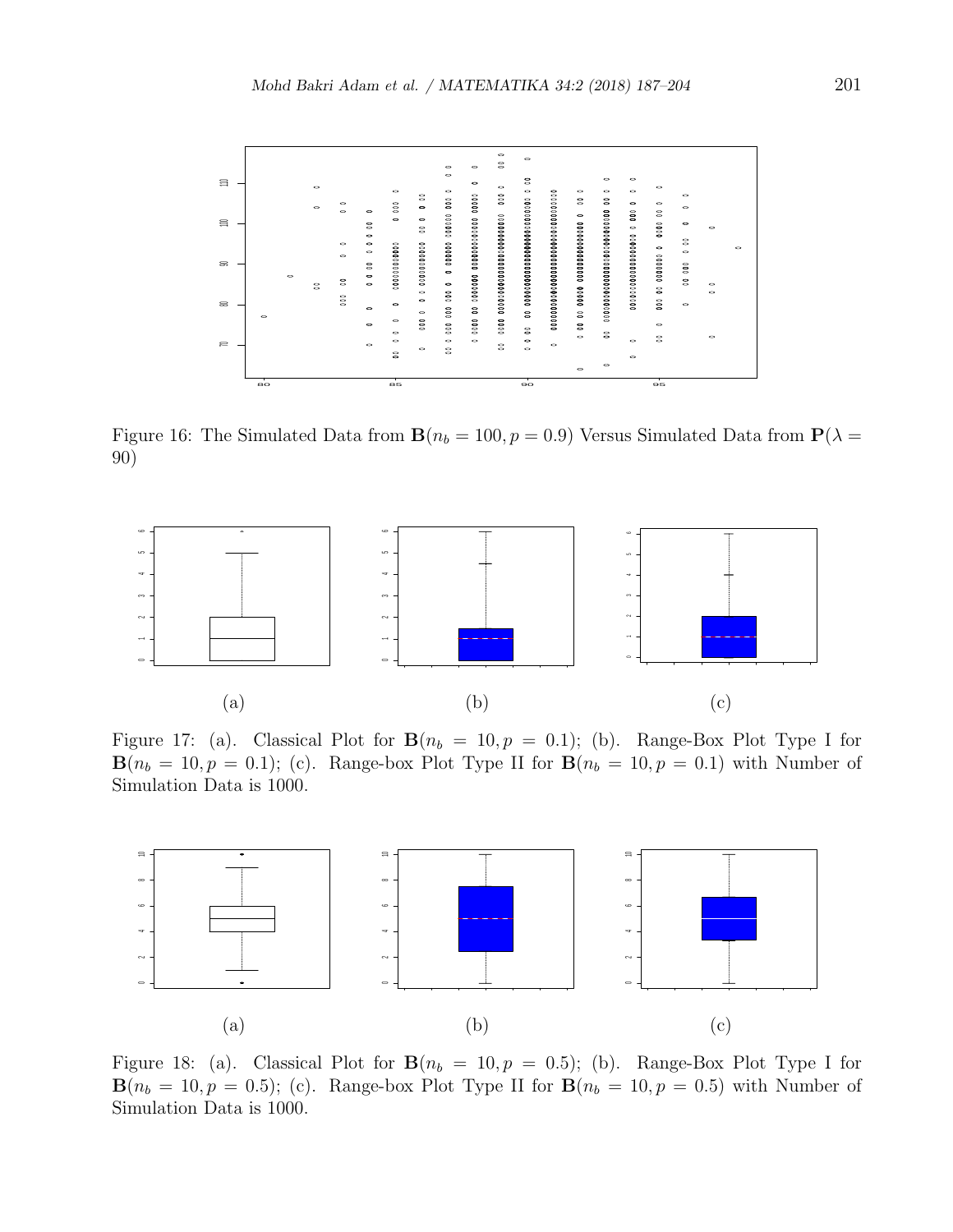

Figure 19: (a). Classical Plot for  $\mathbf{B}(n_b = 10, p = 0.9)$ ; (b). Range-Box Plot Type I for  $\mathbf{B}(n_b = 10, p = 0.9)$ ; (c). Range-box Plot Type II for  $\mathbf{B}(n_b = 10, p = 0.9)$  with Number of Simulation Data is 1000.

When either  $\frac{5}{n_b} \leftarrow p$  or  $p \rightarrow 1-\frac{5}{n_b}$  $\frac{5}{n_b}$  and  $n \to \infty$ , binomial distribution can be axpproximated using another discrete distribution i.e. Poisson distribution. For the first cases which is  $\frac{5}{n_b} \leftarrow p$ , we found that the  $\mathbf{B}(n_b = 100, 0 \leftarrow p) \approx \mathbf{P}(\lambda = n_b \times p = 10)$ . The variability is also quite similar. See Figure 14. For the later cases where  $p \to 1-\frac{5}{n}$  $\frac{5}{n_b}$ , we find that the variability for the approximation distribution is greater. See Figure 15 and Figure 16. We also observed that the data is populated around the middle partition of  $Q_1^R - Q_3^R$ . However for the hypothesis testing using Wilcoxon test  $(\lambda)$  is the mean for Poisson distribution) is

> $H_0$ : Median for **B** $(n_b, p)$  = Median for **P** $(n_b p)$ versus  $H_1$ : Median for **B** $(n_b, p) \neq$  Median for **P** $(n_b p)$

also give a decision that cannot reject the  $H_0$ . These two distributions have the same median.

The median (represent by the straight line in the frame) and mean (represent by the dashed line) are correctedly captured in the range-box plot type I. Although the classical box plot managed to carried out similar task, the existence of outliers will mislead the reader. See Figure 15 (b).

As we can observed that all the range-box plots type I frame boxes tend to be smaller in size. The range-box plot type II is being introduced by modifiying the value of where to divide range appropriately. We suggest this type II range-box plot is simplier than type I and the frame box size at the same time comparable with the existing classical box plot. The characters of the type I modification is still maintained. The amount of the most dense observations still in the frame box and still manage to show the skewness of the data but excluding the detection for the outliers as it is a misleading criteria for a non symmetrical distributions.

### 6 Conclusion

The new modification of range-box plot type I and type II have some better properties compared to classical box plot to serve the nature of discrete binomial data and other related discrete distributions. No outliers are being considered in the plot as it is creating a misleading as the data come from simulation of real probability distribution. The grouping of data according to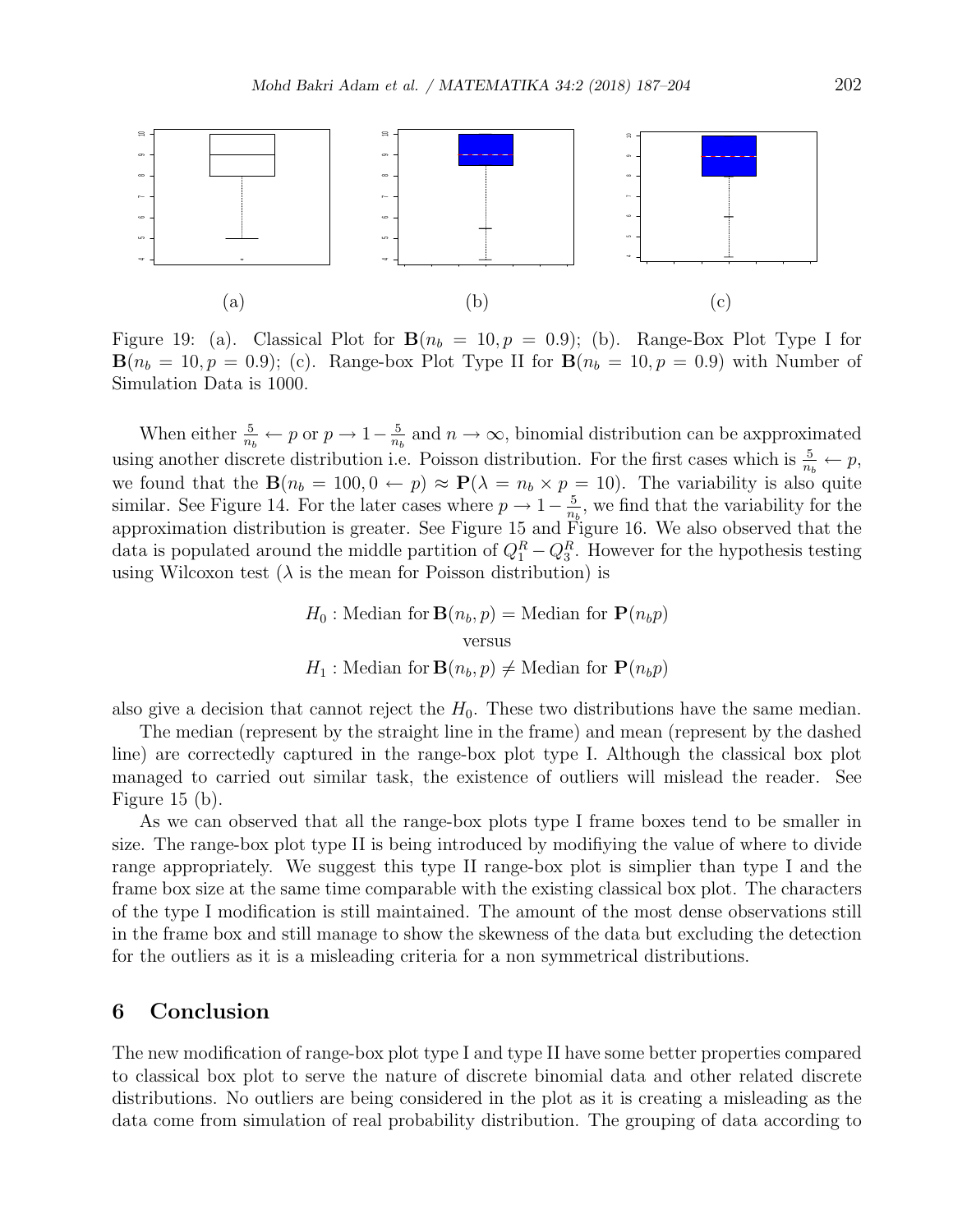the classification group of quartile also not really well justified. The allocation of partitioning the sample size is now playing an important rule in studying the characteristics of the discrete data. The range-box plot type I and type II gives more stable structure for the selected discrete distributions compared to the classical box plot. The existing of outliers in classical box plot contribute to the misleading interpretation of the discrete distributions have been removed permanently. The classical box plot was meant for asymmetrical continuous data not the discrete data like binomial, geometry and other distributions.

Range-box type I and type II plots can be used more informatively in discovering the characters of discrete binomial data. Any uniformly distributed data, the usage of classical box plot should be avoided. It will not reveal any information about the uniform data.

When  $\frac{5}{n_b} \leftarrow p$  and  $n_b \rightarrow \infty$  the approximation using Poisson distribution is equivalent, similar to when  $p \approx 0.5$  and  $n_b \to \infty$ , the approximation using Normal distribution tend to give the same result. When  $p \to 1-\frac{5}{n}$  $\frac{5}{n_b}$  and  $n_b \to \infty$ , the approximation using Poisson distribution should be carried out cautiously as the simulated data using the approximated data give bigger variability. Range-box plot manages to capture the median and mean of the data for the approximated distributions.

### 7 Acknowledgement

This project is partially funded from Grant FRGS 02-1-15-1741FR.

## References

- [1] Tukey, J. W. Exploratory Data Analysis. Stochastic Ordering among Order Statistics and Sample Spacings. Technical Report, Indian Statistical Institute. Reading, Massachusetts: Addison-Wesley. 1977.
- [2] Shitan, M. and Vazifedan, T. Exploratory Data Analysis: for Almost Anyone. Serdang: UPM Press. 2011.
- [3] Velleman, P. F. and Hoaglin, D. C. Applications, Basics and Computing of Exploratory Data Analysis. Boston, Massachusetts: Duxbury Press. 1981.
- [4] M. Hubert, and E. Vandervieren, An adjusted boxplot for skewed distributions. Computational Statistics and Data Analysis, Vol. 52, 5186-5201 (2008).
- [5] McGill, R., Tukey, J. W. and Larsen, W. A. Variations of box plots. The American Statistician. 1978. 32(1): 12-16.
- [6] Nuzzo, R. L. The box plots alternative for visualizing quantitative data. Statistically Speaking. 2016. PM R 8. 268-272.
- [7] Babura, B. I., Adam, M. B., Fitrianto, A. and Abdul Samad, A. R. Modified boxplot for extreme data. The 3rd ISM International Statistical Conference 2016, AIP Conference Proceeding. 1842. 030034(2017); doi: 10.1063/1.4982872.
- [8] Ferreira, J. E. V., Pinheiro, M. T. S., Dos Santos, W. R. S. and R. Da Silva Maia, Graphical representation of chemical periodicity of main elements through boxplot. 2016 Educacion Quimica. 27: 209-216.